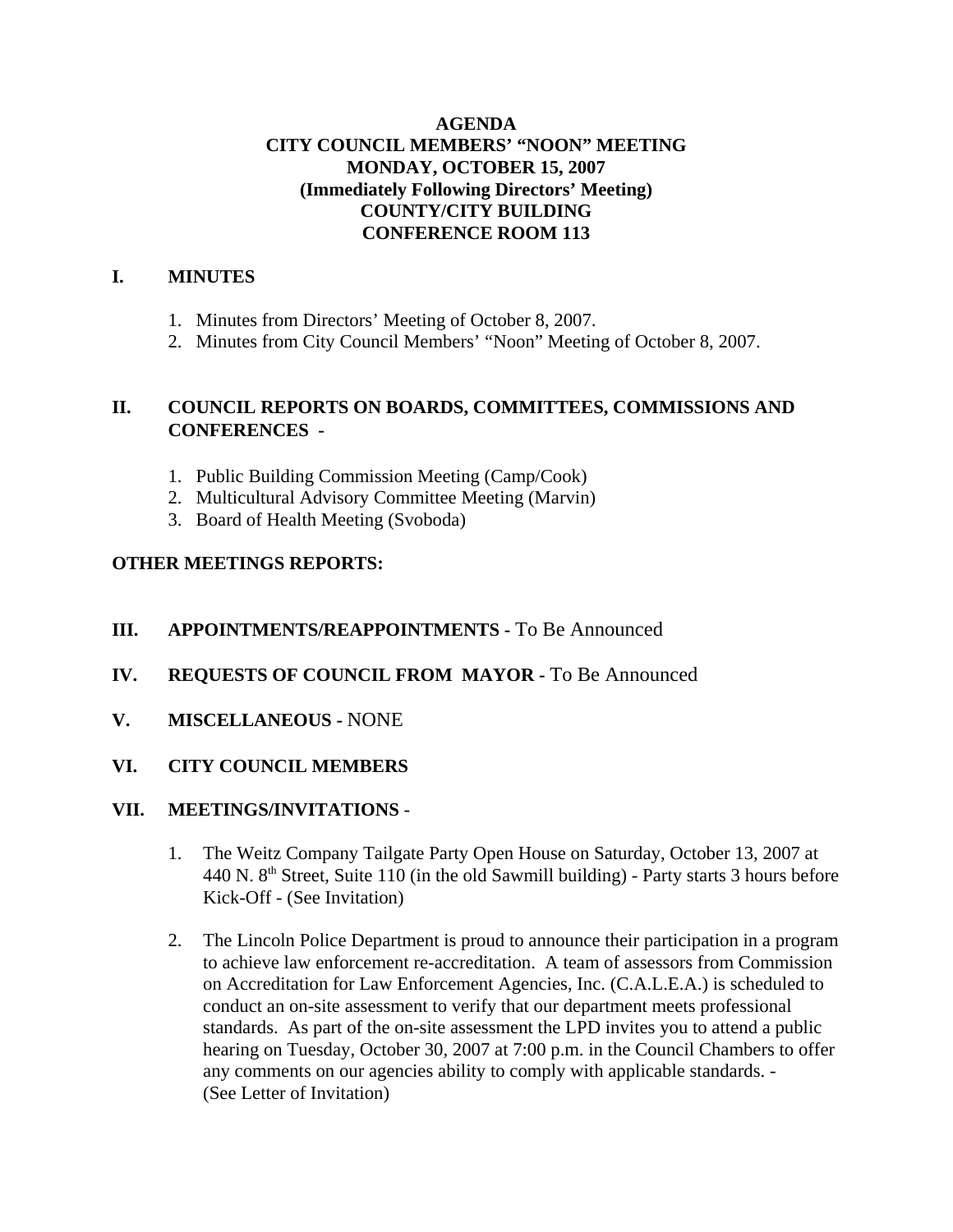- 3. Nebraska First Nonprofit Leadership Conference on Thursday, November 1, 2007 Also will host a Legislative Reception to honor our "Legislator of the Year"(award will go to retiring Senator DiAnna R. Schimek). Please join us for either the entire conference from 8:00 a.m. to 4:00 p.m. at the Embassy Suites in Lincoln; Luncheon at Noon; Legislative Reception for Senator Schimek at 4:00 p.m. - (See Letter of Invitation)
- 4. 2007 NAACP Annual Freedom Fund Banquet on Saturday, November 3, 2007 at Embassy Suites - Social hour begins 5:30 p.m. - Cost: \$35/ticket - RSVP to Leroy Stokes at 475-4700 or email - (See Letter of Invitation )
- 5. Turbine Flats www.turbineflats.org .... invites you to attend the following events at 2124 "Y" Street - Please RSVP to rsvp@turbineflats.org: -
	- A.) Ribbon Cutting on Tuesday, October 16, 2007 at 10:00 a.m.
	- B.) Open House on Friday, October 19, 2007 from 5:00 p.m. to 9:00 p.m.
- 6. HDR Public Information Open House Roadway and Water Main Projects for Spring 2008 Construction - Pine Lake Road-84th to 98<sup>th</sup> Streets & 98<sup>th</sup> Street-Old Cheney to Yankee Hill on Wednesday, October 17, 2007 from 5:00 p.m. to 7:30 p.m. at Lux Middle School, 7800 High Street (south on 79<sup>th</sup> Street and Van Dorn Street) - (See Invitation)

## **VIII. ADJOURNMENT**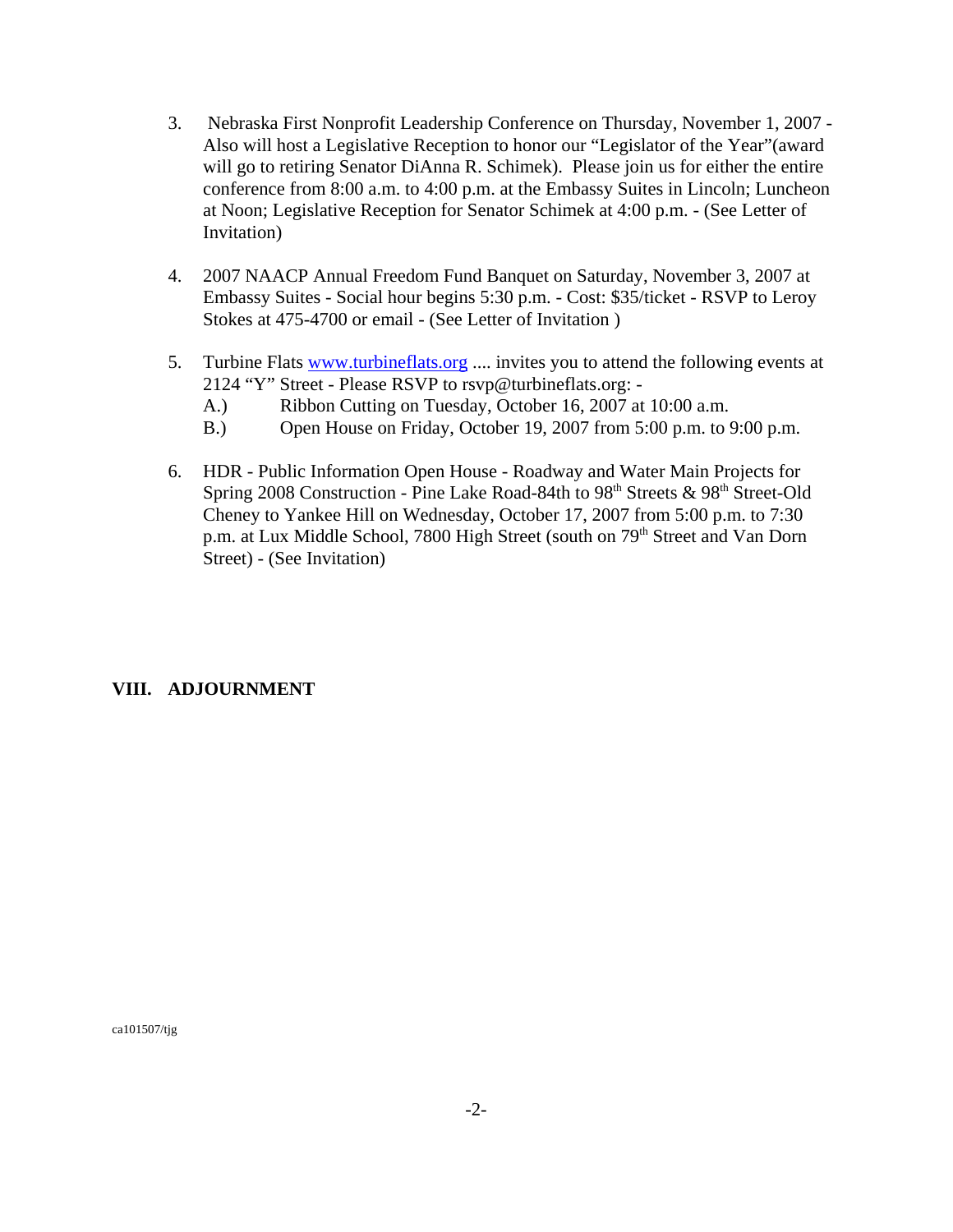### **MINUTES CITY COUNCIL MEMBERS' "NOON" MEETING MONDAY, OCTOBER 15, 2007**

**Members Present:** Dan Marvin, Chair; Robin Eschliman, Vice-Chair; Jon Camp; Jonathan Cook; John Spatz and Ken Svoboda.

#### **Members Absent:** Doug Emery.

**Others Present:** Denise Pearce, Mayoral Aide; Trish Own, Mayoral Aide; Dana Roper, City Attorney; Kyle Fischer, Lincoln Chamber of Commerce; Deena Winter, Lincoln Journal Star; Mary Meyer, City/County Clerk and other interested parties.

Copy of the Nebraska Open Meeting Act posted on rear wall of Room 113.

Chair Marvin opened the meeting at 11:38 a.m.

### **I. MINUTES**

1. Minutes from Directors' Meeting of October 8, 2007.

2. Minutes from City Council Members' "Noon" Meeting of October 8, 2007. Marvin called for approval of above meeting minutes. With no corrections minutes approved by acclamation.

# **II. COUNCIL REPORTS ON BOARDS, COMMITTEES, COMMISSIONS AND CONFERENCES**

## **1. Public Building Commission Meeting - Camp/Cook**

Cook stated options discussed for court expansion in the Hall of Justice and possible expansion of the City and County Attorneys offices. Included in discussion was the idea of connecting the two buildings and finishing portions of the third floor at 555 So.10th. An option arose regarding the Hall of Justice fourth floor, not occupying the complete floor, but structurally able to carry an entire floor and could expand to the outside edge, 22 feet wide, all around. Possible space for additional Courts and would be adjacent to existing Courts. Perhaps the least disruptive, with the total around the perimeter of 18,000 square feet, but the portion discussed is 1.3 million or 1.4 million to do Juvenile Court. Issues arose regarding moving people to 555 So.  $10^{th}$ ; i.e. City and County Attorneys, requiring adding security, with security costs now a third of a million per year at  $575$  So.10<sup>th</sup>. Then do we want to add more personnel and equipment in this building?

Discussed finishing a portion of third floor at 555 So. 10<sup>th</sup>, and decided the connector discussed for the two buildings would not be practical. Camp added more fine tuning will be completed for the two major options, expanding the perimeter or the attorneys going to the third floor at  $555$  So.  $10<sup>th</sup>$ . More growth is seen in the Judicial System with the County Commissioners and Building Commission admitting the County Jail could stay as is and would be a holding area for prisoners appearing before the Judges.

Cook stated with high security at the new jail this location possibly would have slightly lower security. Camp added it could be a savings, and believes as we see the trend of the County needing space, would think there would be an outside chance, at some point, for the City and County offices to move north, building on top of the garage parking lot. Foundations were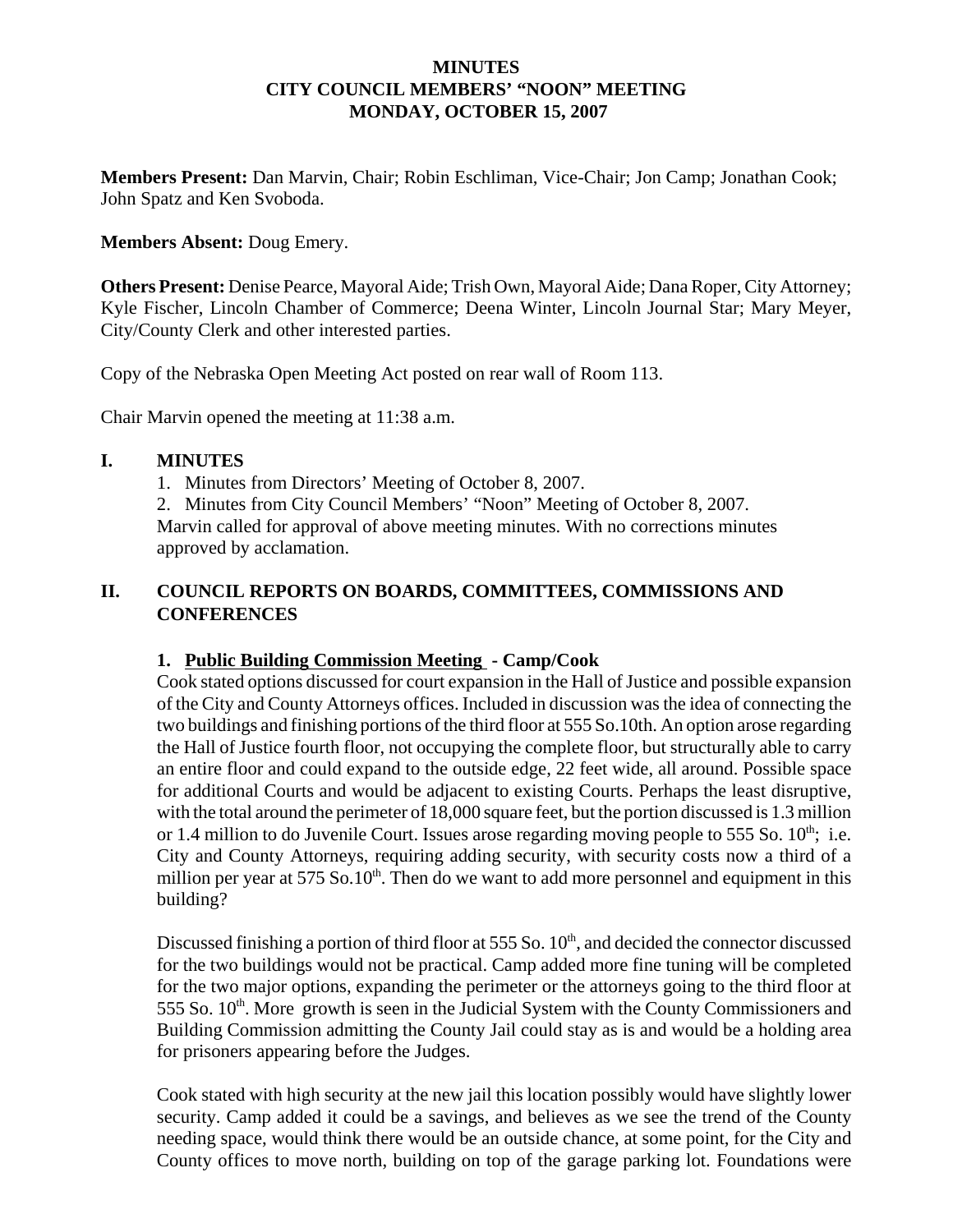installed and could expand to six stories. The need is to look long term, rather than spending money, approximately 1.7 million, adding 22 feet. But Juvenile Court is too small and needs more holding room. Judge Merritt was understanding in the discussion, even opening the door to possibly looking at sharing Courts. Cook added there has not been any serious discussion about building on the parking lot, and is nothing the Building Commission is currently thinking of. Camp agreed, wanting the statement to be clear.

Cook continued saying they did approve new monitors for the Council Chambers and six new smaller flat screens, with the total contract of \$15,000.00 including the new Elmo device. Spatz questioned if the TV's were needed. Cook responded they were very old, and very difficult to repair. The price included new TV's, the Elmo, and video equipment. Camp commented this included all new video cameras.

Cook stated the next item was DEC doing construction. Now digging on  $10<sup>th</sup>$  Street, and will be closing  $9<sup>th</sup>$  Street.

On surplus property Cook stated a project is  $10<sup>th</sup>$  and Military, with Camp adding it was low income to moderate housing. Cook said the PBC pulled up a project and need to see if the City wants to do, but making aware that equipment is stored there and would need an alternative location, with the County having to pay for a different location. Spatz commented a shooting range is also located there and this is a Federal building granted to us, which enables us to find a way to allow development and dispose of the building. For the shooting range would try to find an alternate site. We do discuss with Federal making sure there are no problems, allowing the development to progress. Marvin added the project is on a very short term.

Cook stated permission was granted for the Star City Parade to use our garage again. Then the eagle, outside the Mayor's office, will be moved to the first floor. The last item discussed was one return motor blower in this building failed, costing \$4900 to replace.

## **2. Multicultural Advisory Committee Meeting - Marvin**

Marvin stated they did vote on Leadership Education Development (LED), which is a cooperative effort of the Community Health Endowment and Leadership Lincoln. They will endeavor to provide minorities a training process after which they would be available to be drafted into foundations and boards across the City. We would then have a more ethnic group diversion population within the governess of foundations and boards. Pearce added this would include public boards and commissions. Marvin added three board members serve on the Multicultural Advisory Committee and have been working with the Community Health Endowment, and we support all efforts. Next year should start seeing people on boards. The next meeting will be held at the Sheldon Memorial Art Gallery, providing the Mayor can attend, and also we are now celebrating Hispanic month.

#### **3. Board of Health Meeting - Svoboda**

Svoboda stated the scheduled meeting was designed with only one agenda item, the kennel operation status. Went over the ACRC studies, which this body was briefed on by the Mayor's office, which listed four different available options. After the briefing Hoppe shared that the Capital Humane Society is back in discussions with the Mayor's office regarding doing the entire kennel and animal control operation, similar to what was talked about with the Nebraska Humane Society, out of Omaha and Douglas County. Lot of discussion revolved around this topic. This is still being discussed but they are looking at having a proposal, once the City puts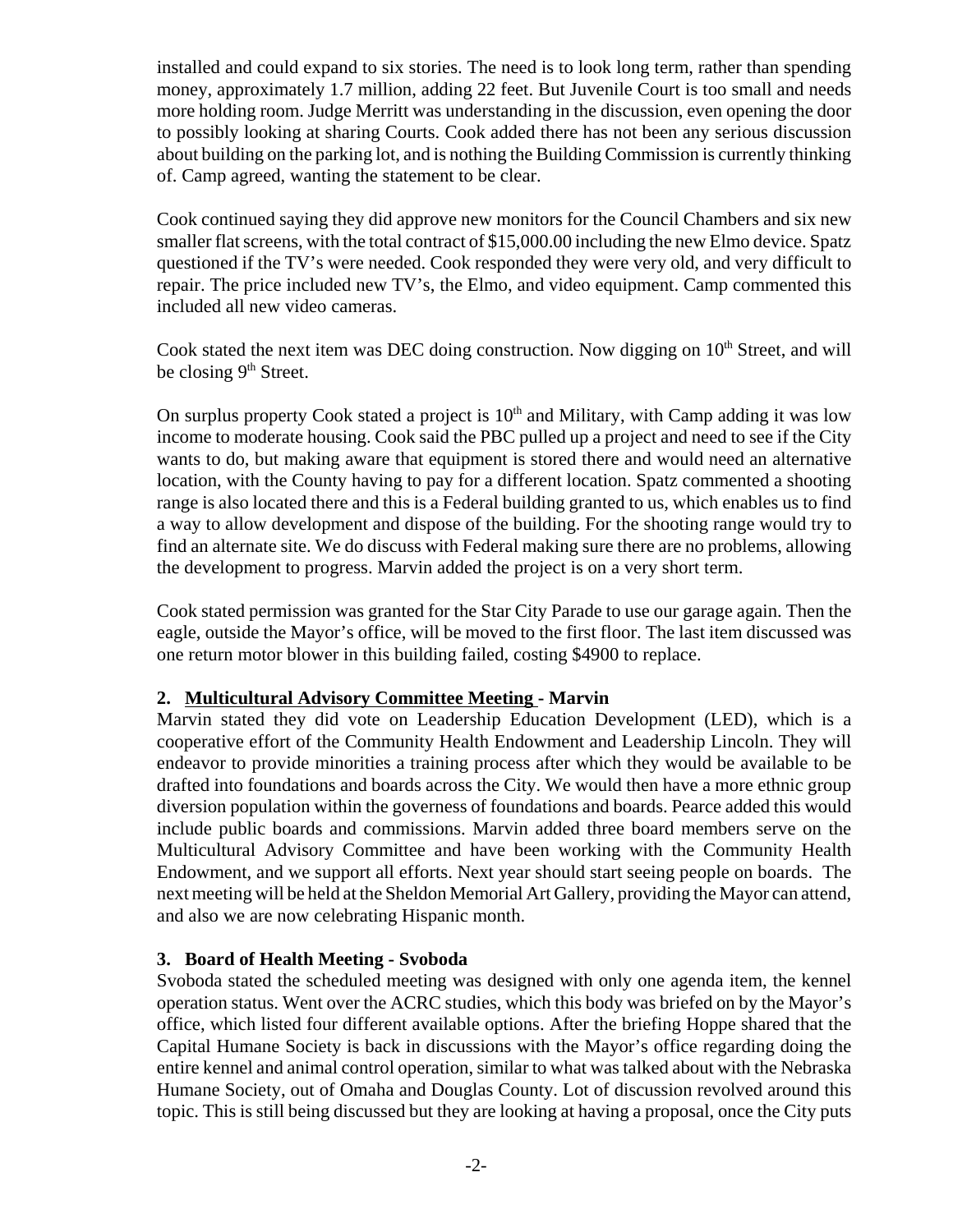out for a RFP. We do not know the timeline or how it will be drafted. Camp reiterated it would be an RFP process, with Svoboda agreeing and adding they would follow the letter of the law, not just handing over a million five contract. At this time don't know how it will happen, if it will be discussed as numerous different options for one provider. For example, if just for a kenneling operation, done twice before, or if included with animal control services. Again, don't know how it will be drafted, with the Mayor's office working on draft as discussions continue.

Marvin asked if there was a time limit? Svoboda replied he was not aware of one and didn't think we would delay too much as there is the deadline imposed by Capital Humane Society that in August 2008, wanting complete severance of all City ties. If they extend because of negotiations it would be great, but don't believe we can assume this will work with Capital Humane Society and not continue going through the process of possibly finding a different provider. Don't want to get caught and in August, 2008 hear they gave the deadline, which we didn't meet, and then we have to start collecting our animals and would spend a considerable amount of money for a temporary location to house stray dogs and cats.

Eschliman asked if Council would be involved or just the Health Department? Roper replied the Council would be involved, as it will be a multi year contract. Marvin added therefore it would be a vote of the City Council. Svoboda said if it goes as proposed at this time, with Animal Control Services taken over by the Capital Humane Society, there would be ordinances that would have to be changed to allow us to get police operations, and enforcement, and have animal control officers out of the Capital Humane Society. Different issues were shared at the meeting which require a number of ordinance changes which will not happen quickly.

Camp asked if done nationally which could serve as a model? Svoboda said for services, along with kenneling, only have to look to Omaha and Douglas County. The difficulty with modeling after Omaha is remembering the Nebraska Humane Society has been operating for the City of Omaha for 135 years. They proceeded most of the ordinances we're discussing today. We could not copy as a lot of theirs was enforced before some ordinances were even written.

## **4. Utility Check-Off Program - Marvin**

Marvin stated they were given a report on the money contributed:

- \$30,000 to help pay for the Trago Park playground;
- \$20,000 for the East Downtown Park Project;
- \$3,000 toward picnic tables at Bowling Lake;
- \$4,000 to repair and install the sculpture "Bountiful Harvest", damaged by rain and to be installed at VanDorn & Coddington Streets, on a bike trail, visible by trail and motorists;
- \$4,000 match for Pocras Park lighting;
- \$15,000 toward Parkers Pal Recreation and Swim scholarships; and
- \$15,000 toward the Outdoor Adventure Program
- \$94,000 approved amount with \$4,000 in reserve.

 A total of \$95,000 could be allocated, with a variety of strategies to boost contributions going into next year. The total amount of money, into the Check-Off Program, since inception is approximately \$650,000. There is a match from corporate sponsors totaling approximately \$325,000 and \$300,000 from public response. Camp asked how many years for the accumulation of the \$600,000? Marvin replied it was enacted five or six years ago. Camp stated then possibly \$100,000 a year.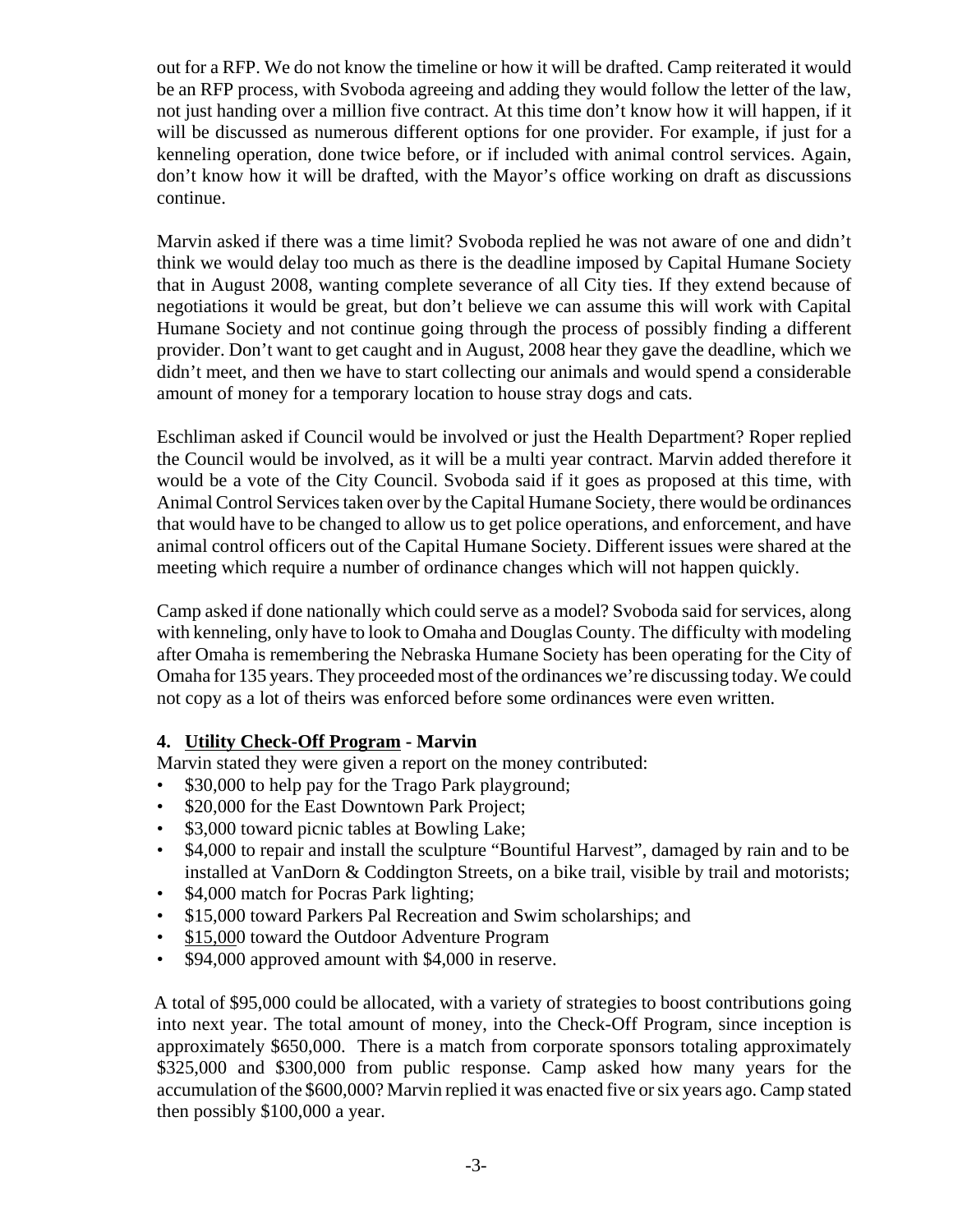# **5. Federal Fly-In Camp/Marvin/Svoboda**

Eschliman asked for report on the Federal Fly-In to Washington, D.C. Camp stated they met with Congressmen and Senators. The Omaha delegation also attended and his perspective was issues pertained more towards Lincoln and therefore we met more on that basis. They jointly met with Congressional people and had lunches. Worked some on transportation of the Beltway and Antelope Valley, along with other concerns.

Marvin stated we read about money which is going to evaporate , with his feeling being there was some strategy to put a band-aide on, and felt with the election next year they'll turn a big problem over to a new Congress and President on transportation issues. But doesn't think the money will dry up prior and believes there were stop gap measures. Camp commented the Highway Trust. Marvin stated he learned one dollar in lost Federal money is actually four dollars at the State level because the way the money is extended over three or four years. If short \$4,000 at the Federal level would translate to \$16,000 short at the State level, and is where we get big multipliers. Doesn't think it's in anyone's interest to see this happen and there were a couple mandated approaches he thought they put together.

Marvin stated the EPA group was very interesting, focusing on the City of Lincoln and what could be done in terms of re-education over the proposed arena for the blighted area, and thinks those efforts might be followed through. Camp said they talked about a \$200,000 limit on grants in the Country, and some of us thought to receive \$200,000 you had to go through quite a bit of work, which points out, as Marvin stated, some funds at federal level aren't as rich as what they may have been at another time. Thinks one out of three receive \$200,000 and therefore someone could spend a lot of money applying. May have to look inward, to ourselves, and figure out other financing tools, as money could be spent lobbying the EPA, just to receive \$200,000. They also have revolving loans which has a responsibility.

Svoboda added at that particular meeting they were quite impressed that three City Council members, and a Mayor, came to their office to discuss this issue, as apparently this is not done regularly. Plus the fact the railroad is working with the City of Lincoln is something they found never to have happened before in the years any of them, as individuals, have been there. One deputy chief made comment that typically you don't even get them to return your call, and in fact they're calling you. Svoboda stated he felt an indication that if this was mentioned in a grant proposal they may look at with a little bit more favor than others.

Cook asked on the Highway Trust Fund Issue, if there were specific discussions on the South Beltway funding? The timelines have changed and now don't know when it will happen, but wonder where we are with the South Beltway? Marvin replied he doesn't expect the 4 to 1 match to dry up prior to 2009, if then. They specifically calculate and it seems fairly worked out, but this would get us through 2009. Then someone would have to address, or the State of Nebraska goes to a position where it's maintenance own budget. If we go to a maintenance own budget there will be projects lost, but this would happen throughout the country.

Camp had two observations, one Blair wanting a by-pass and the South Beltway our large concern. Did discuss and the 4 to 1 isn't really a 4 to 1 match, but essentially taking 4 years from conception through completion of a project. When money is granted is for 3 to 4 years for one project, with the understanding it is for multi-years. If they make grant for a dollar, really committing four dollars. Marvin agreed, adding when you reduce this number then it results in catastrophic reductions in project numbers, which would happen across the whole country.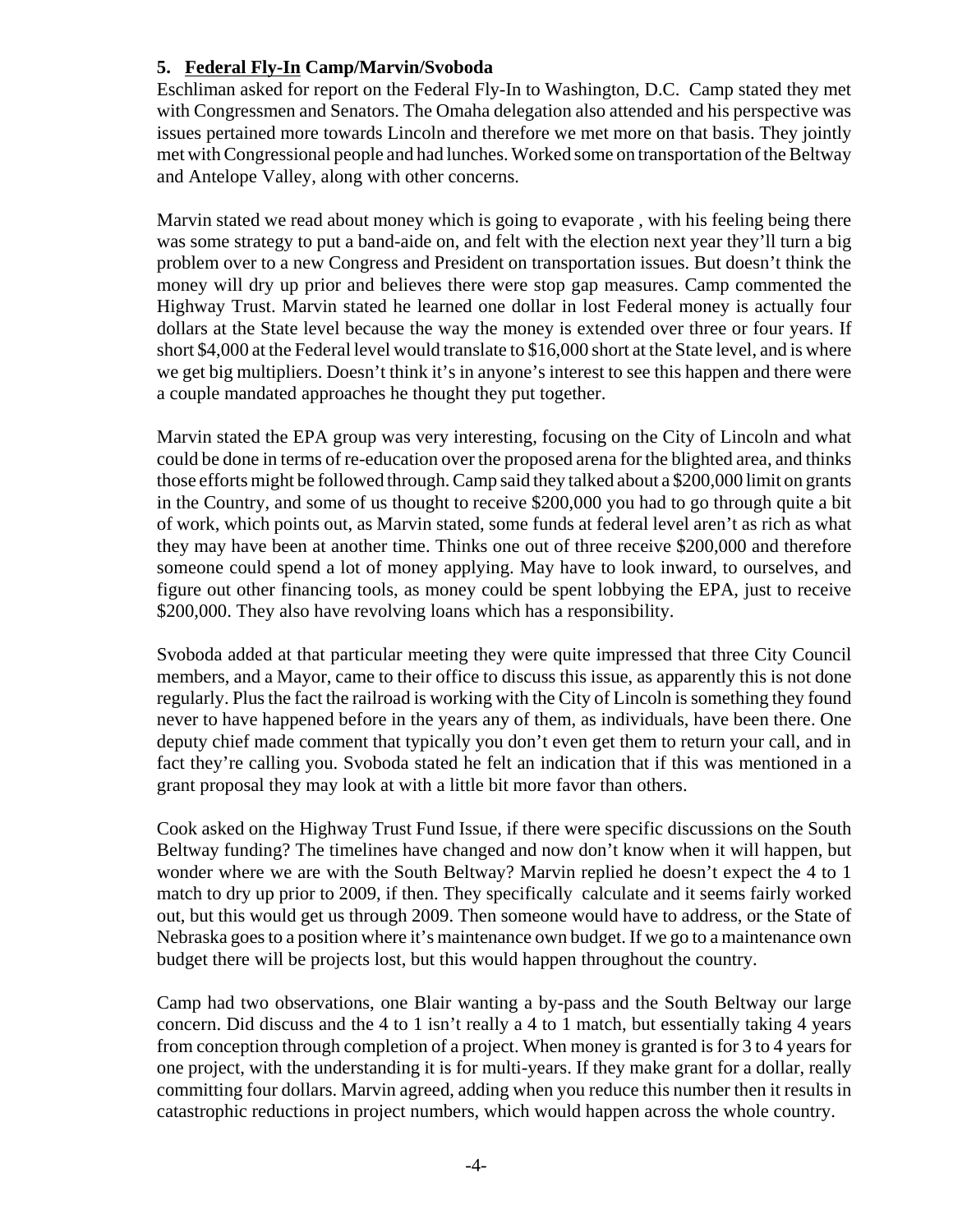### **OTHER MEETINGS REPORTS:**

#### **III. APPOINTMENTS/REAPPOINTMENTS**

Pearce pointed out some names taken off the agenda for the Pedestrian Bicycle Committee, with legal advising them that we do not need to do through resolution.

## **IV. REQUESTS OF COUNCIL FROM MAYOR**

Owen stated Nicole Tooze wondered if Council was interested in a Pre-Council on the 22<sup>nd</sup> regarding the Cardwell Branch Watershed Master Plan? They went through Planning Commission and could present in a half hour if Council is interested. This comes before Council for public hearing on November  $5<sup>th</sup>$ .

Marvin asked Council if they would want this Pre-Council? Cook responded Council does not want to get mixed up in a law suit issue with Svoboda's opinion being Council wanted Pre-Councils held to those which were informative and not necessarily going to be on our agenda. In this case would be within a week or two. He stated if they would have the briefing it would be the same report, and he would want the public to have the same presentation. Marvin stated the Council would decline the offer of a Pre-Council.

# **V. MISCELLANEOUS**

# **LES Pre-Council - Marvin**

Marvin committed to a Pre-Council with LES, as in the past have had an annual meeting. LES has an amount of issues to bring before Council, along with their annual report, and agreed Council would schedule a Pre-Council on November 5, 2007, the same day as the first reading. November  $19<sup>th</sup>$  would be the hearing day with LES, and on December  $3<sup>rd</sup>$  would come to Council as a resolution and the day of the vote regarding LES.

Camp stated to maybe rethink re-broadcasting Pre-Councils, as this particular one would affect every homeowner in the City. Pre-Councils are not replayed, and are held in the morning when people work and cannot view. Possibly put more value in Pre-Councils, having them more informative with people having questions answered. Marvin replied if we go ahead it would give the public an opportunity. Svoboda stated it is available on Video On Demand, and most Per-Councils are available for several months through this access. Svoboda said this LES Pre-Council is one where direction is given as to what kind of questions we may have from their annual report, and they can fine tune their report to Council before we vote. Believe this has always been a good discussion.

# **#5 Turbine Flats Open House - Marvin**

Marvin stated this was voted on last week and believe it was on the agenda before, but put back on. If anyone wants information on the open house or ribbon cutting the dates are listed in Item 5.

## **Madison, WI - Marvin**

Received call from Madison, WI Council wanting to know how our Council researcher is working out. Gave history and stated the budget didn't particularly work out for a researcher. Madison, WI has twenty members on their Council, who meet at night, every two weeks. Appears to be a huge Council and then they have sub-committees with Council members serving on the committees, which may call for more meetings. The City has a population of